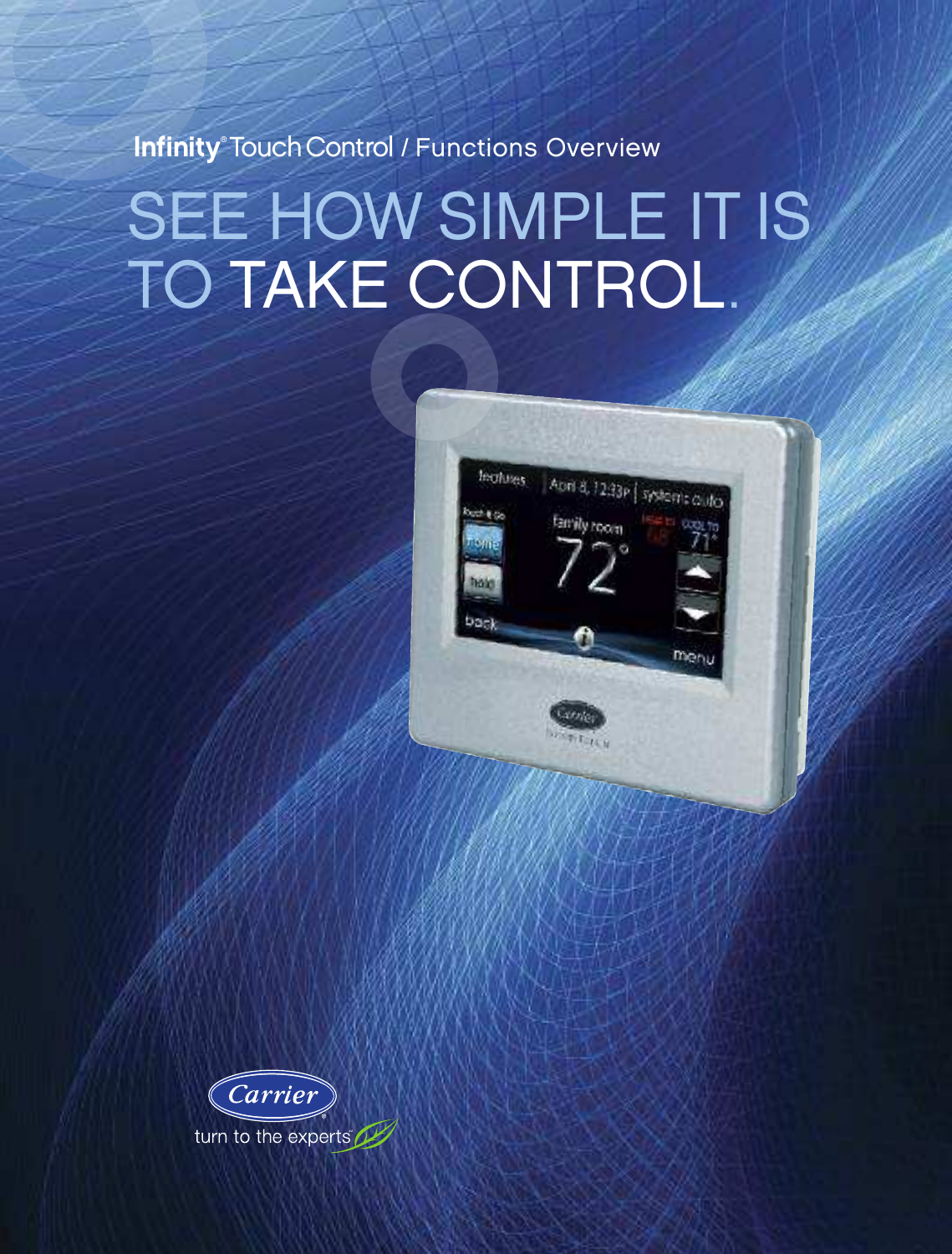YOU CAN TAKE CONTROL OF 3 WAYS YOUR COMFORT\* AND ENERGY SAVINGS.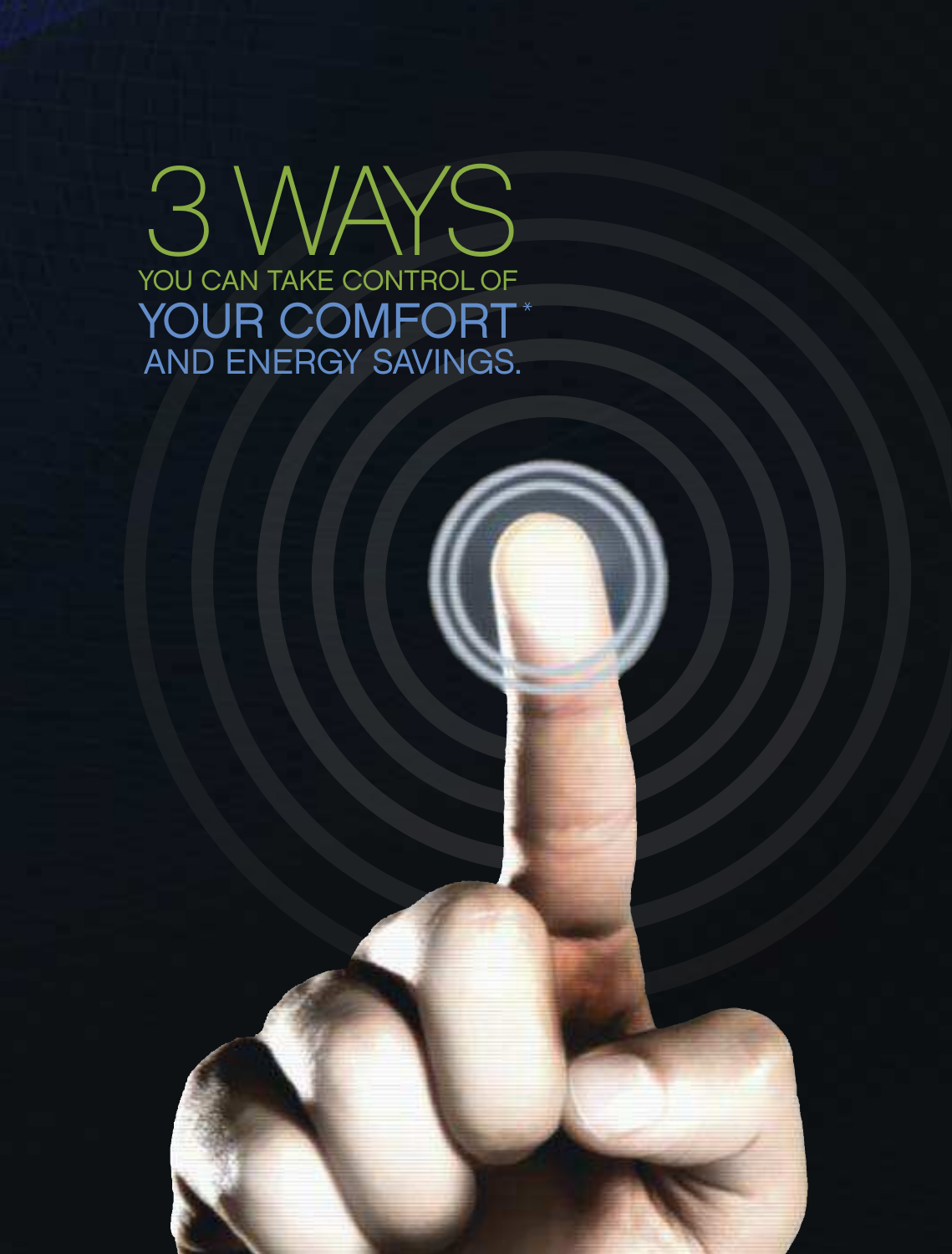

### SIMPLE CONTROL



### BUDGET CONTROL



MOBILE CONTROL †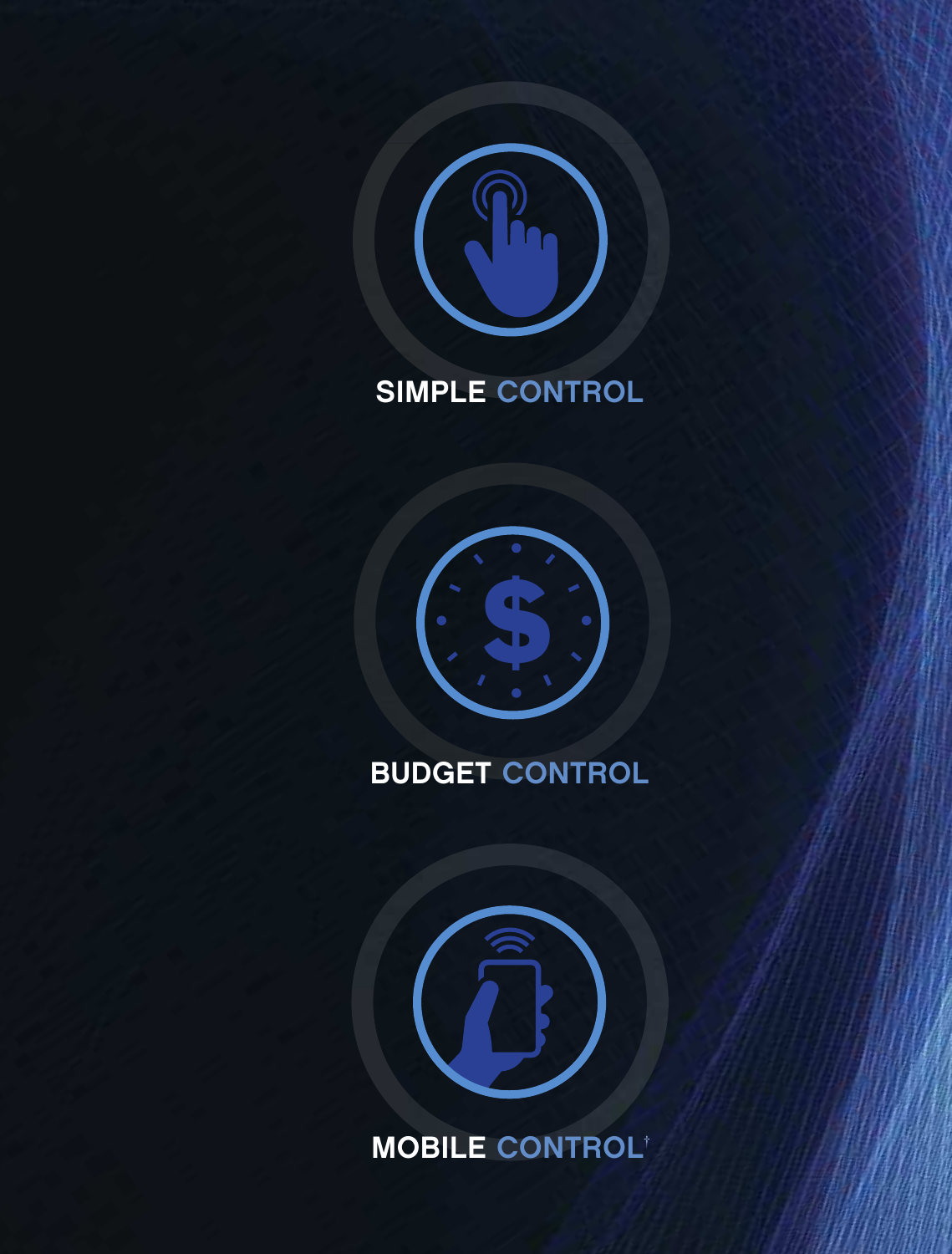

## SIMPLE CONTROL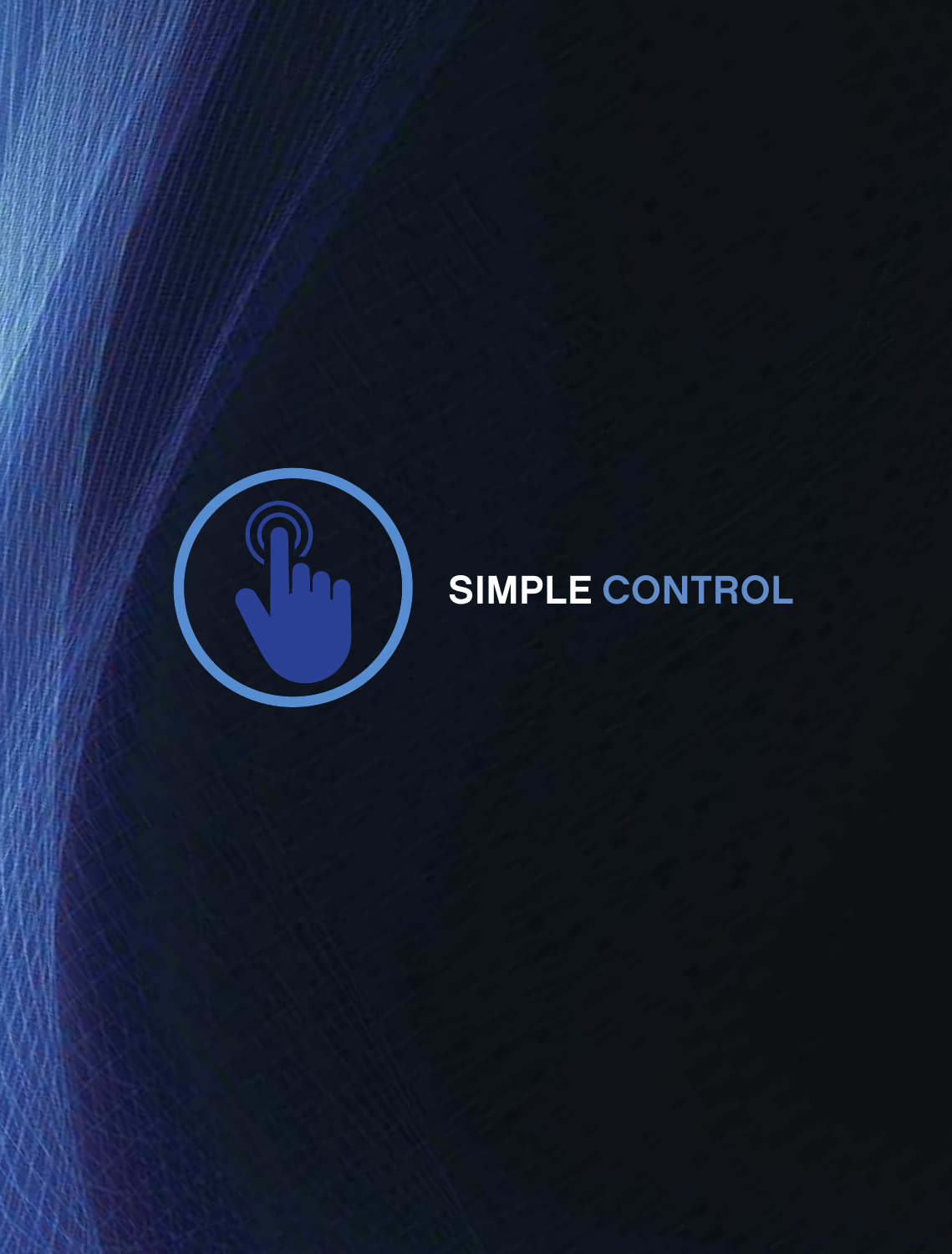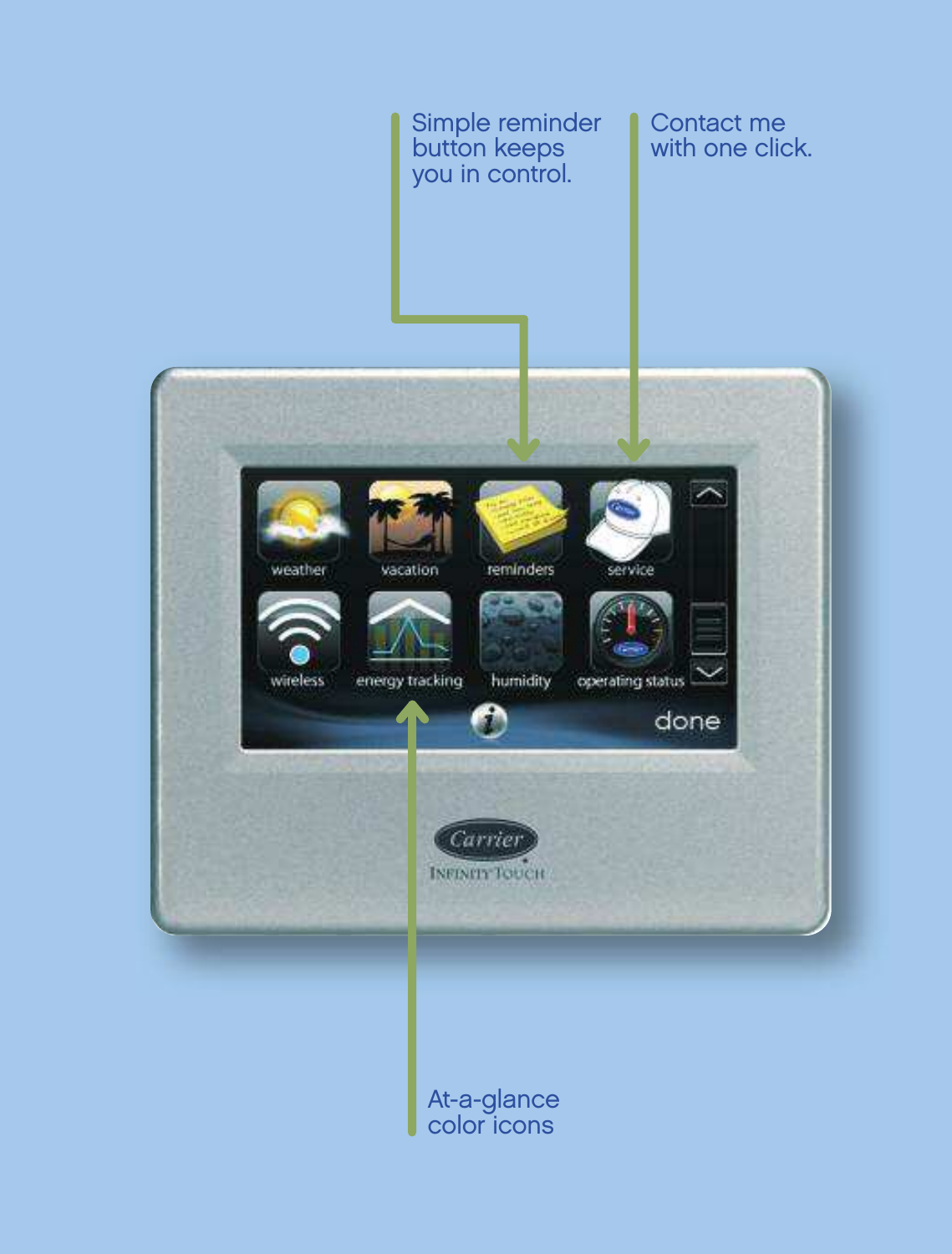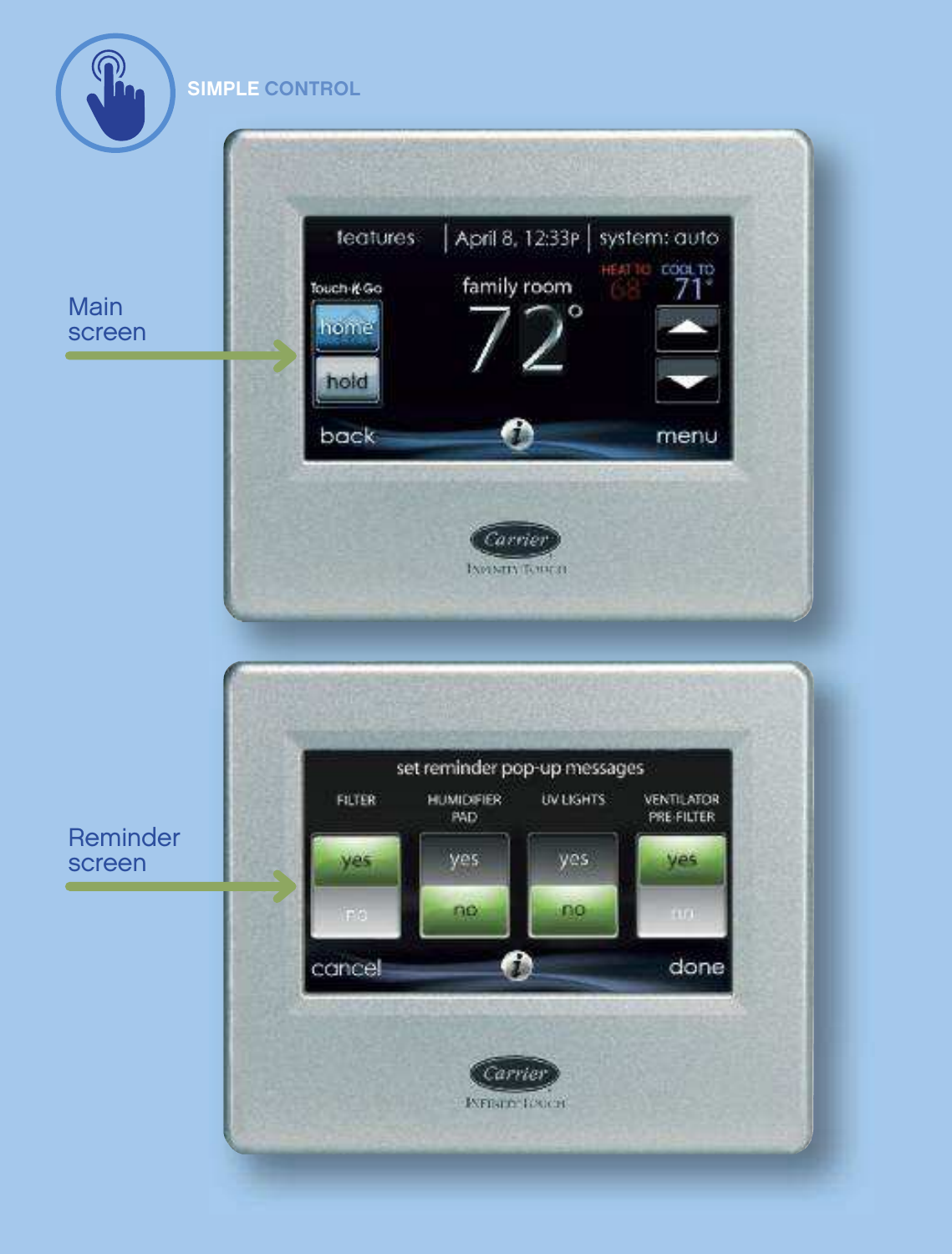



#### High-resolution color screen

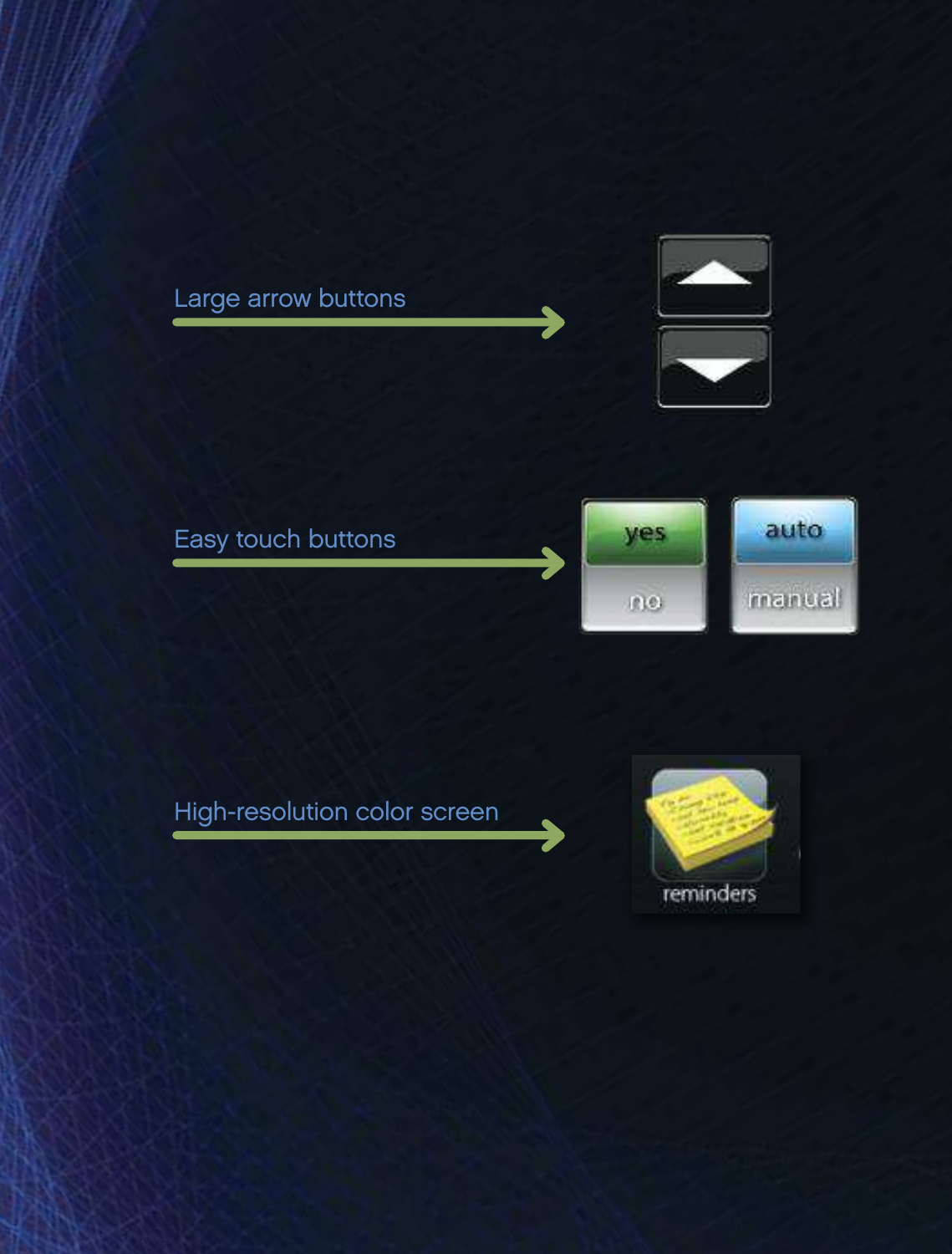

# **SOLUTION BUDGET CONTROL**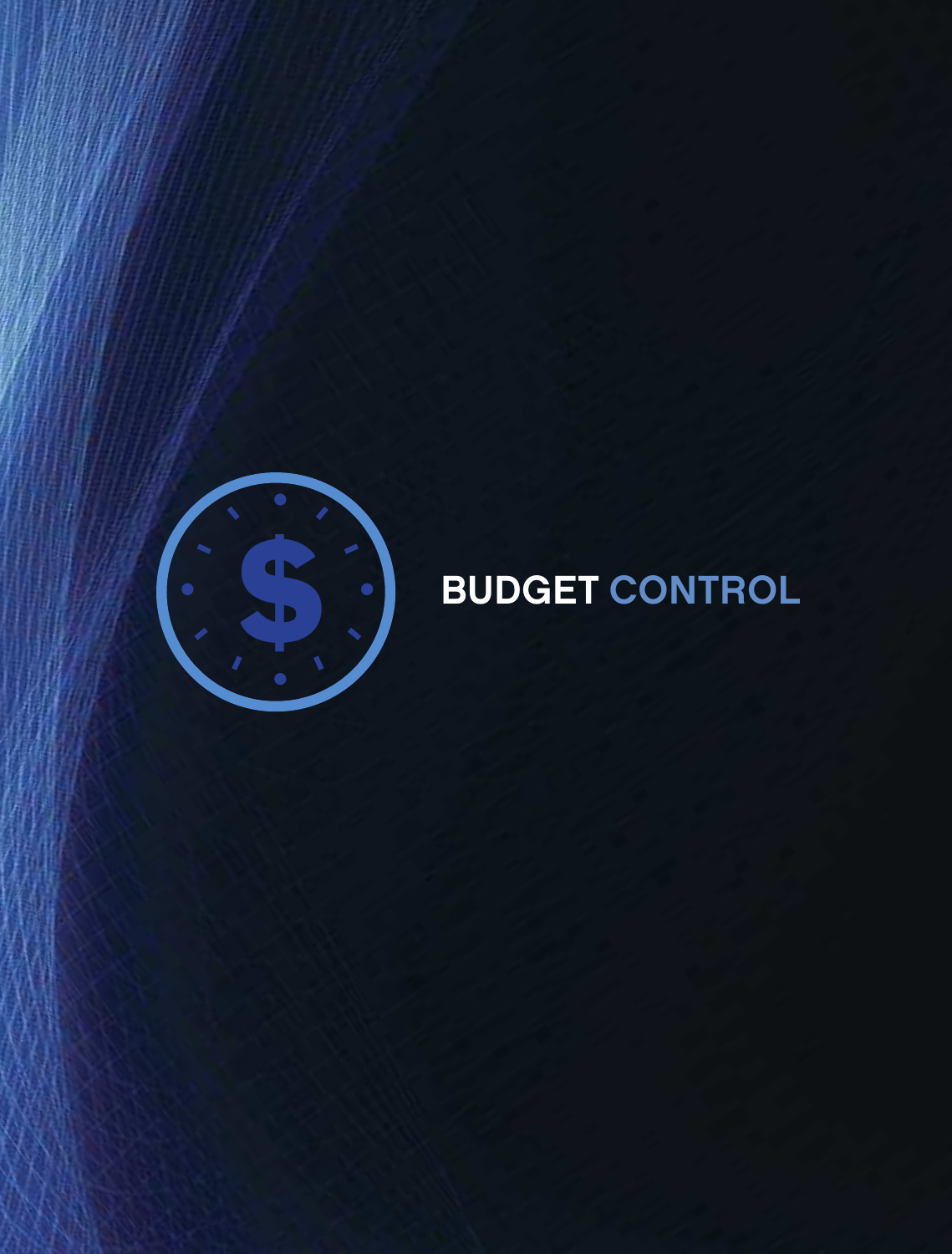Take control by monitoring your estimated energy usage in real-time.

|                                 | Daily Usage        | Energy<br>wed | thu |       |
|---------------------------------|--------------------|---------------|-----|-------|
|                                 | cooling:           |               |     |       |
|                                 | heat pump heating: | 4004          | 440 | kwh   |
| electric heat:                  |                    | 4004          | 440 | kwh   |
| total electric:                 |                    | 8008          | 880 | kwh   |
| gas heating:                    |                    | 4004          | 440 | Thems |
| last updated mon 08:59a<br>back |                    | done          |     |       |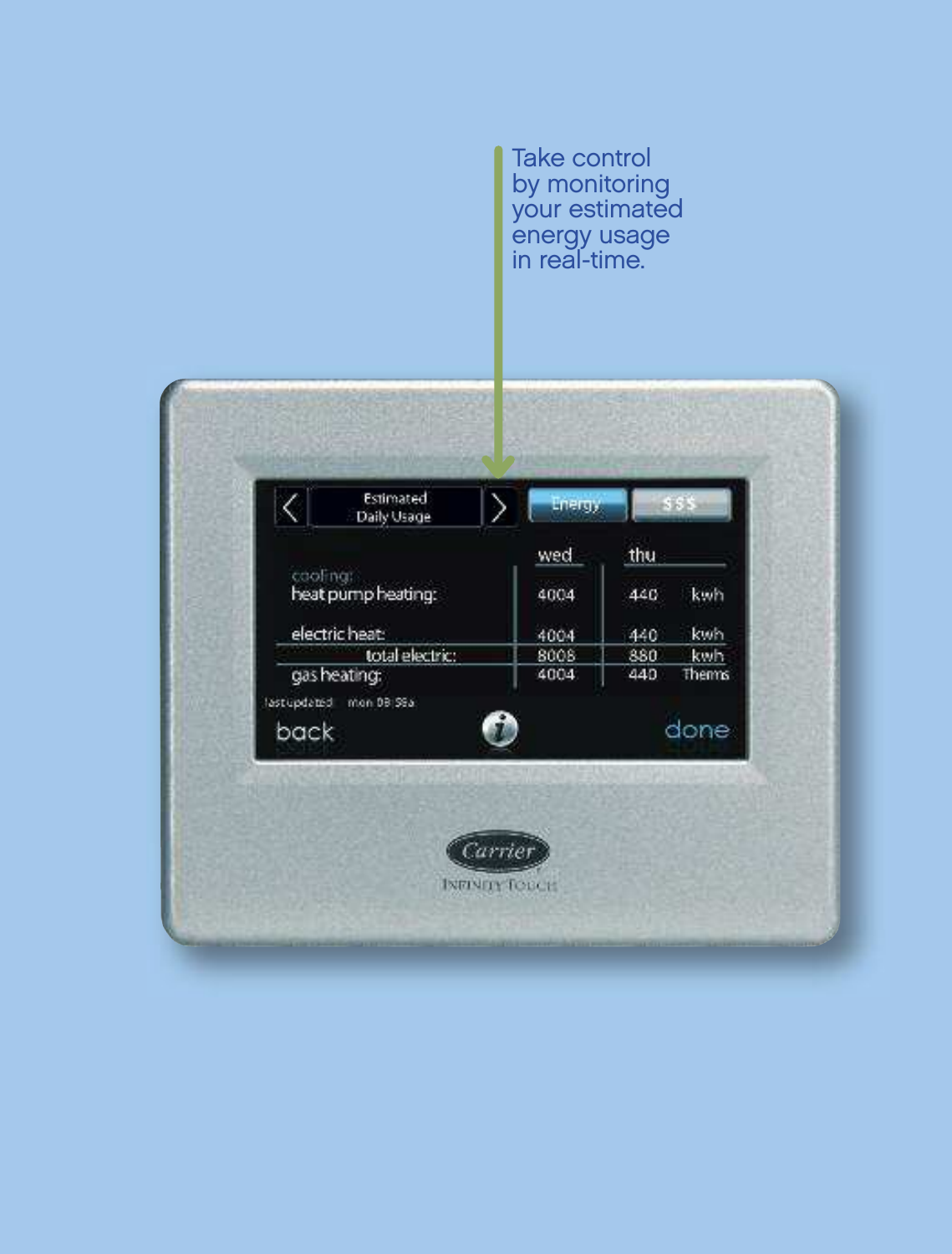

#### **BUDGET CONTROL**

Take control with Smart Setback that gradually brings comfort levels back before you return home.

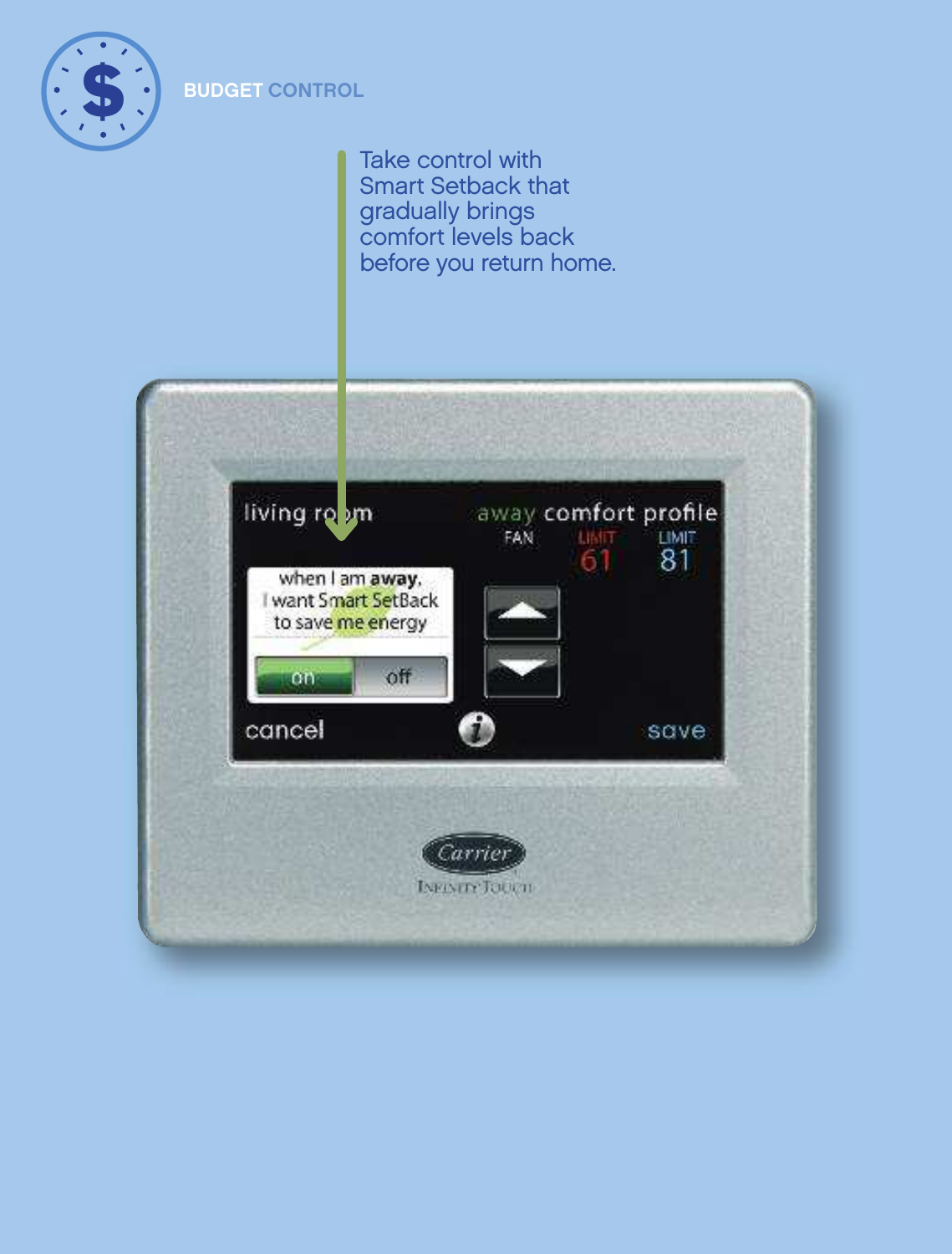

#### **BUDGET CONTROL**

Humidity control allows you to be more comfortable at higher temperatures in the summer and lower ones in the winter.

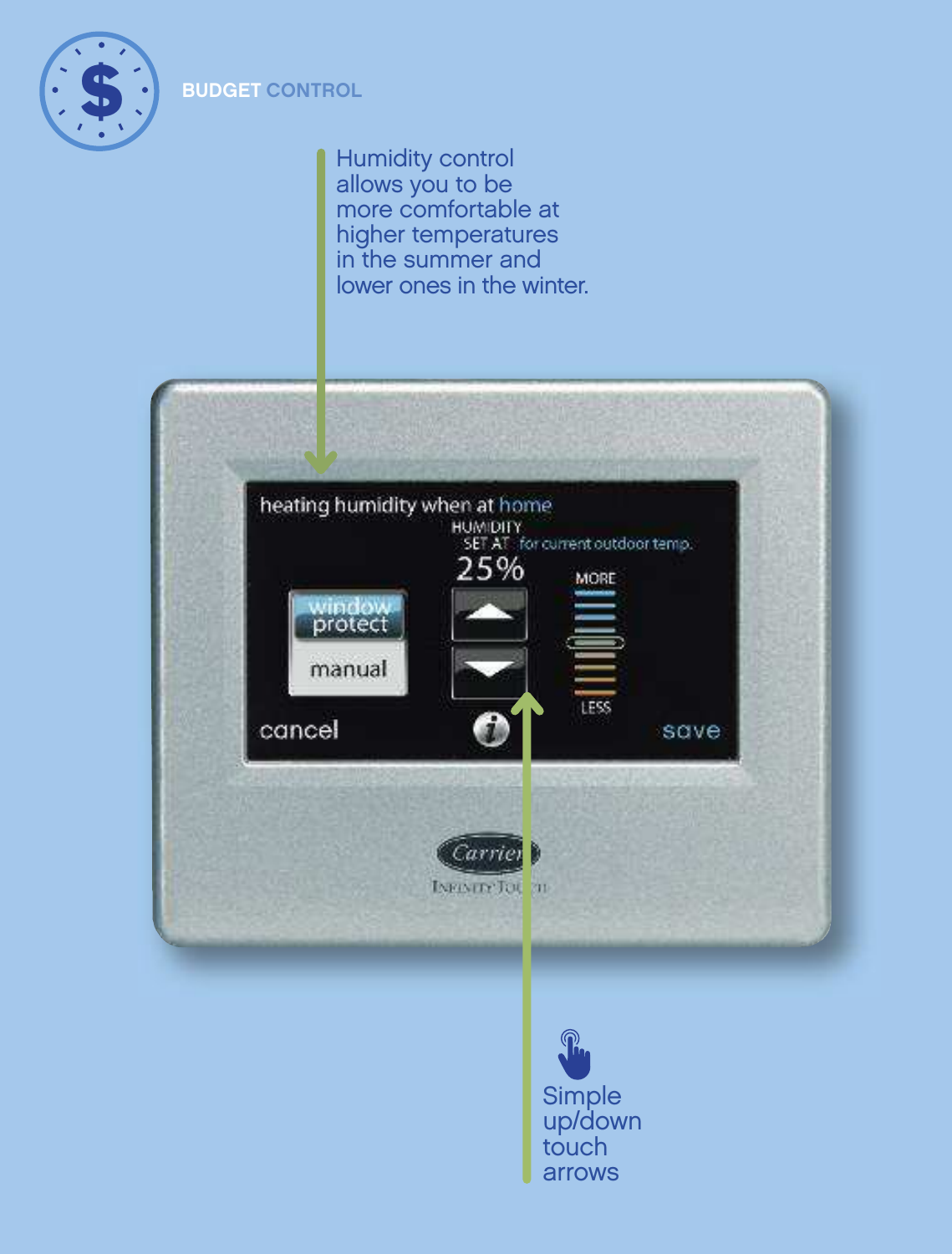

# MOBILE CONTROL†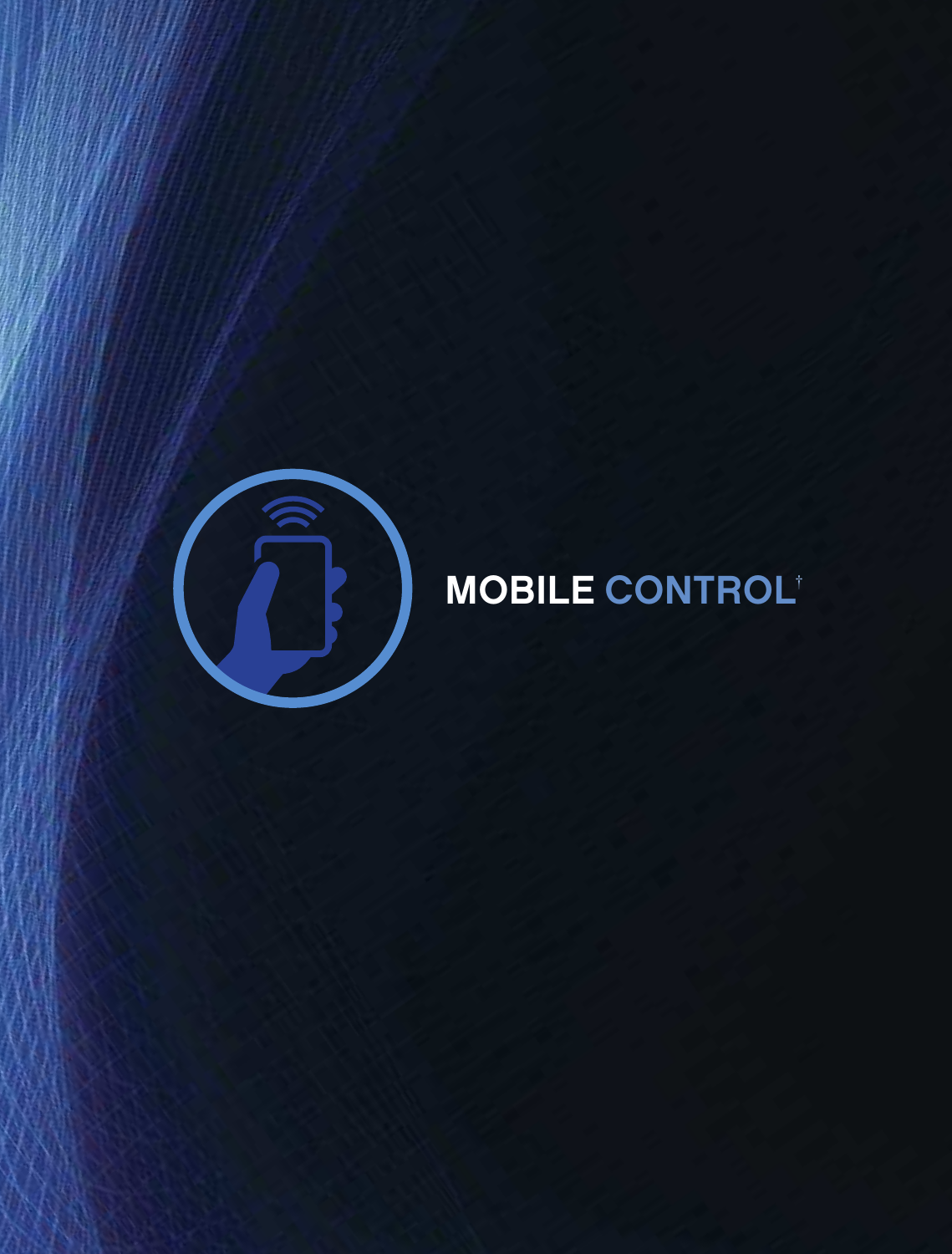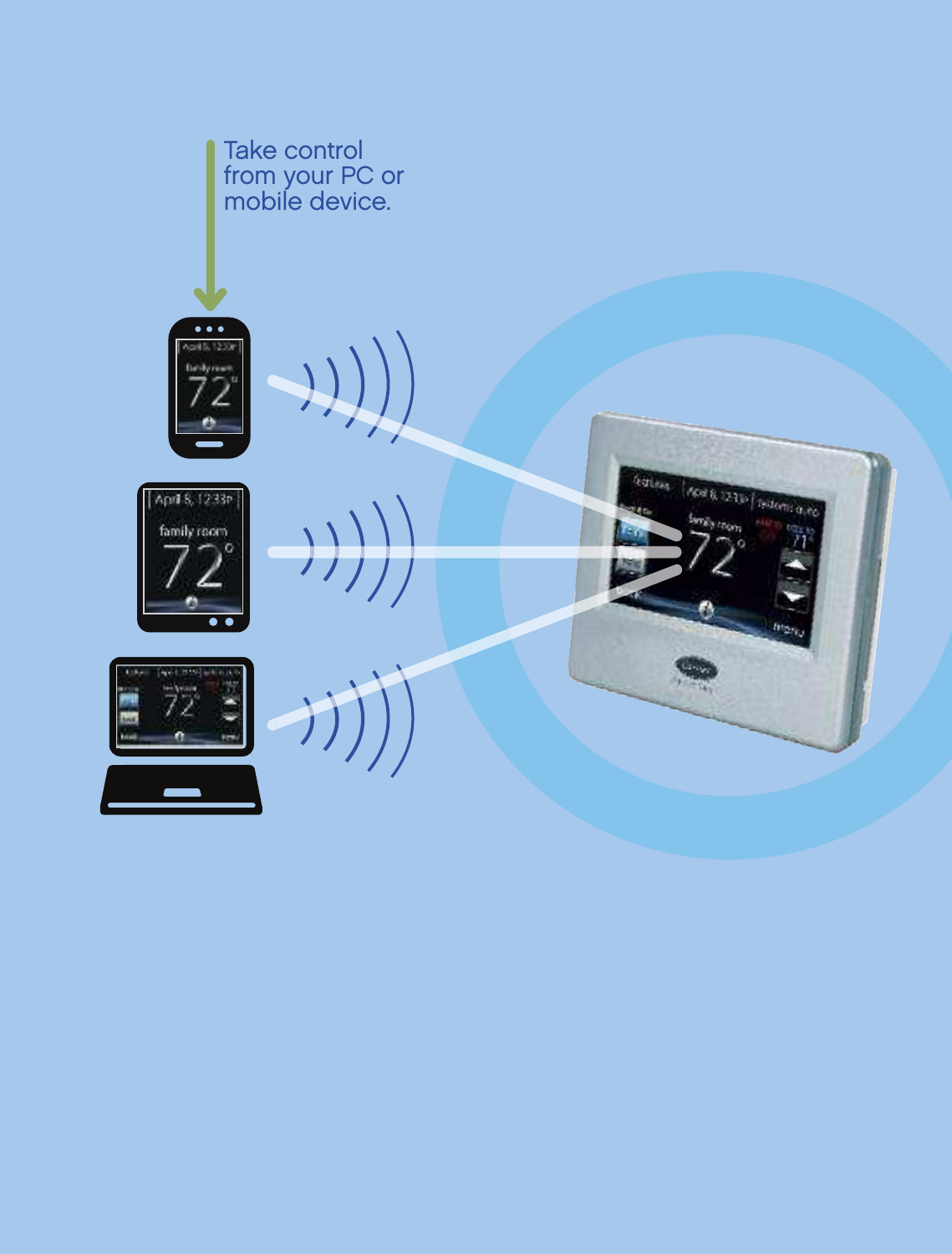

The screens and navigation are the same as what you'll see when you access it remotely on your computer, tablet or mobile device — keeping control consistent.

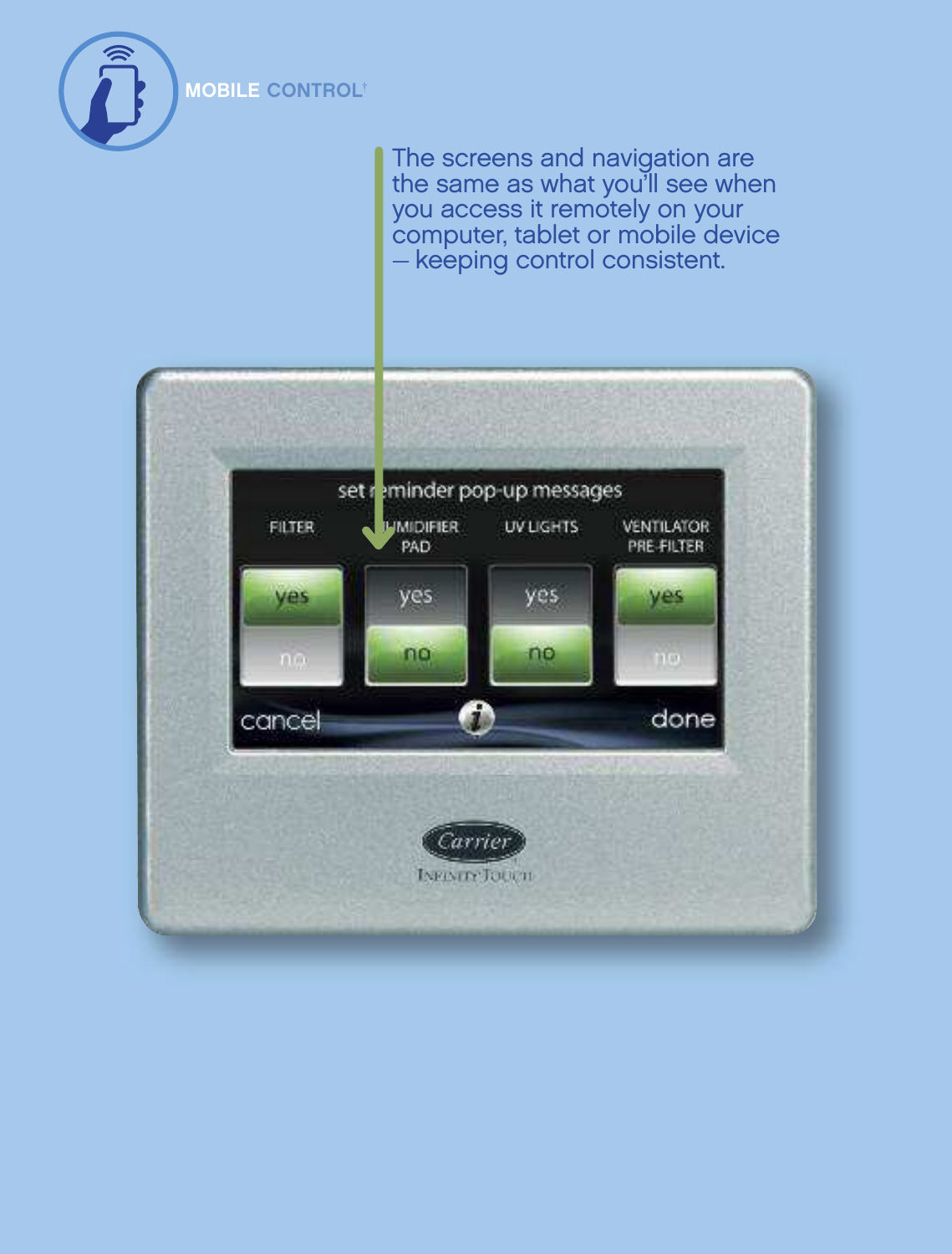

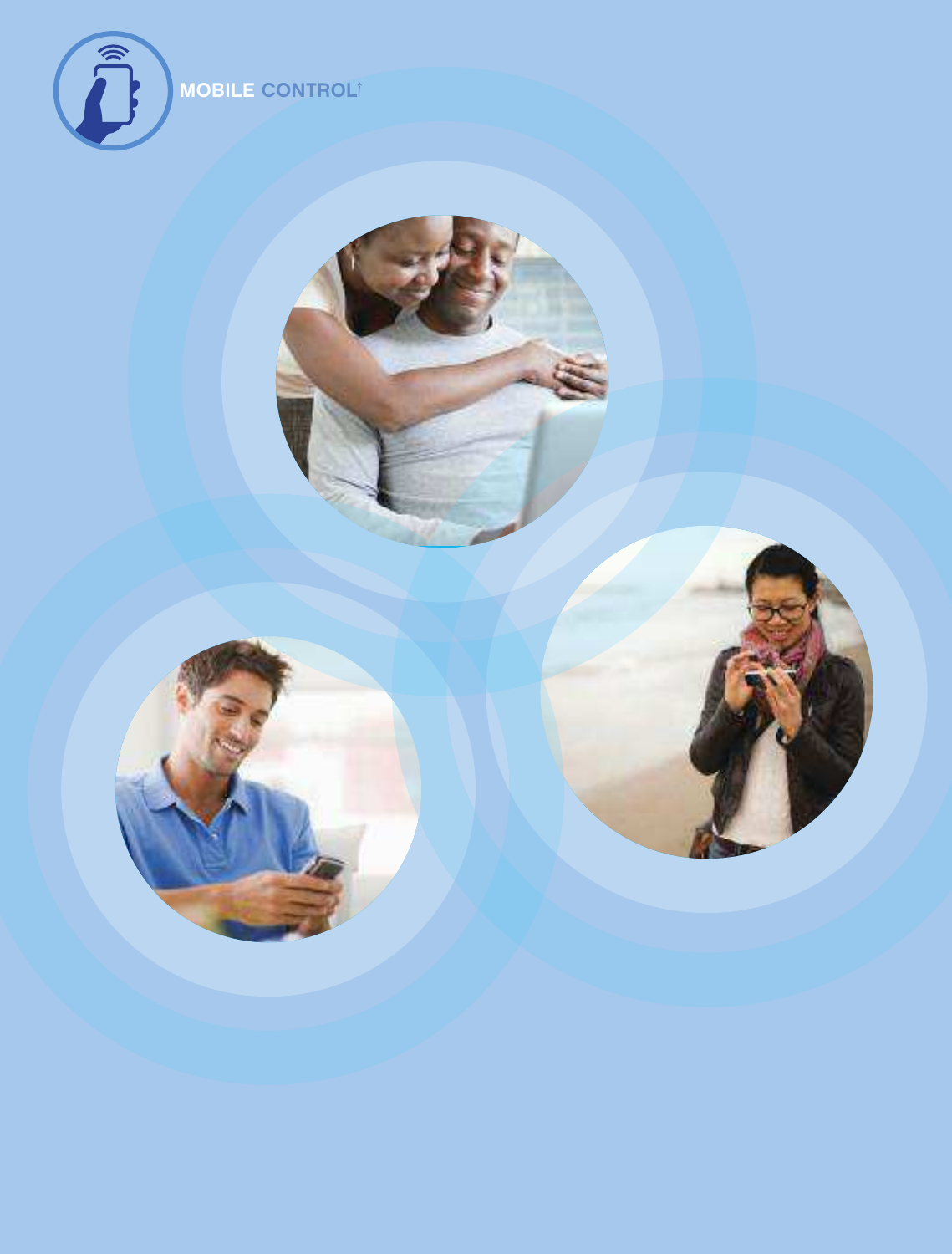ADDED TOUCHES

+



5-Day forecast



Photo upload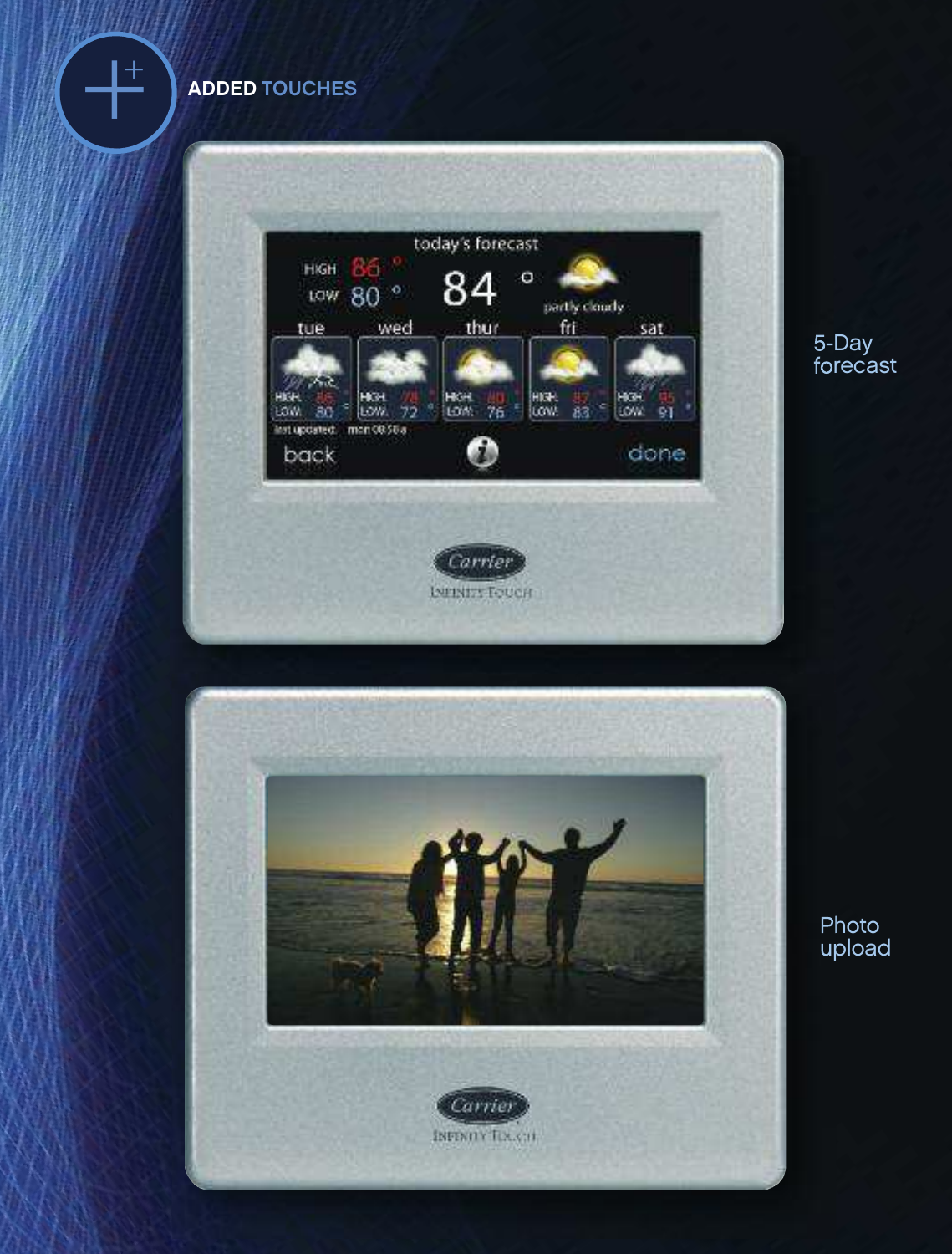

3 faceplate options included to go with your home decor even if it changes over the years.